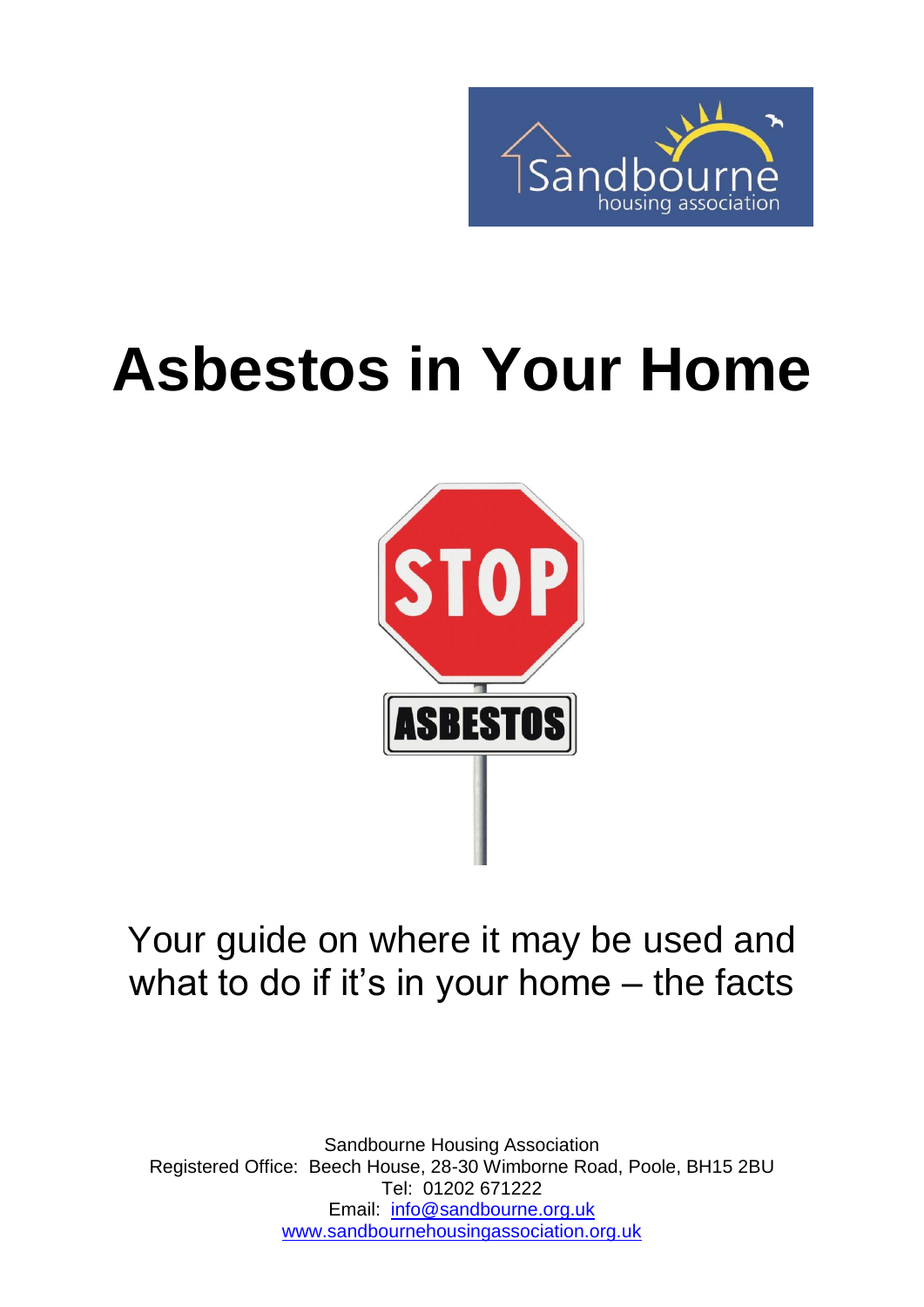# **Asbestos in Your Home**

This booklet sets out Sandbourne Housing Association's approach to asbestos and aims to give you the facts and where it may be used and what to do if it is in your home.

This information is based on the booklet 'Asbestos in the Home' published by the DETR (Department of the Environment, Transport and the Regions) in 1999 and the Health & Safety Executive (HSE). See: [Asbestos in your](https://www.gov.uk/asbestos-in-home)  home - [GOV.UK \(www.gov.uk\).](https://www.gov.uk/asbestos-in-home)

This information addresses concerns and questions about asbestos in homes. It explains what it is, where it is found, why it might be a problem and how to deal with it.

# **About asbestos**

Asbestos fibres are strong and resistant to heat and chemicals. This has led to their use in a wide range of building materials and products, often as fireproofing.

Properties built since the mid-1980s are very unlikely to contain asbestos in the fabric of the building. Properties built after 1990 are extremely unlikely to contain asbestos anywhere in the building.

Asbestos cement has been widely used as a cladding material and can still be found in garages and sheds.

### **Why may asbestos be a problem?**

When asbestos materials age or become damaged they can release fibres into the air. These can be breathed deep into the lungs where they may stay for a long time, causing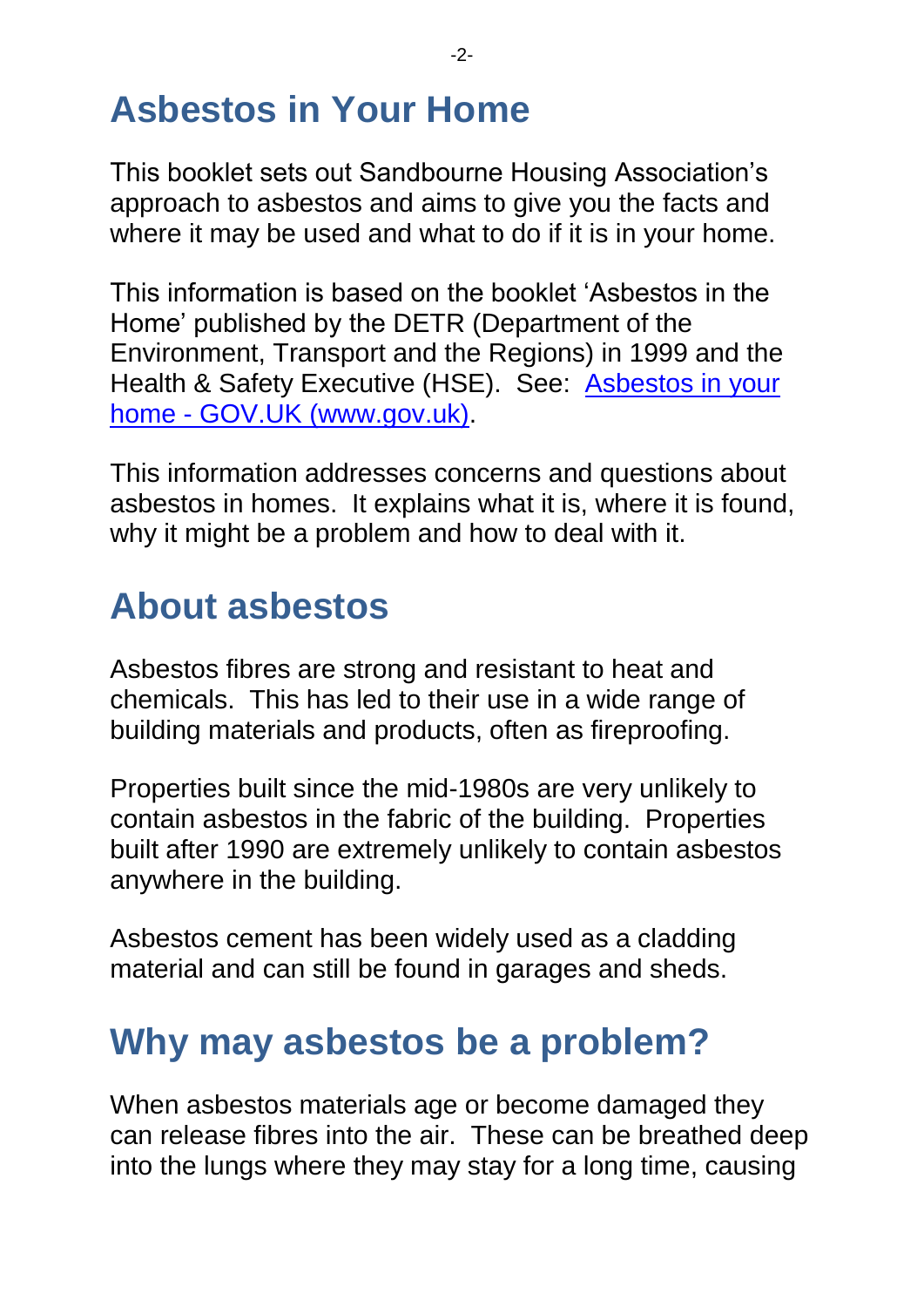possible damage. When very high levels of these fibres are breathed in there is a risk of lung disease, including cancer.

People who have worked with asbestos for many years as part of their job or have washed the dusty clothing of those who have worked with asbestos are most likely to be affected. Workplace regulations now protect such people.

### **Is everyone exposed to asbestos?**

There is a very low level of fibres in the air everywhere because asbestos has been widely used.

Exposure to this low level of fibres is unlikely to harm people's health. Levels of fibres may be higher in buildings containing asbestos materials, especially where the materials are damaged. It is very unlikely that the levels of asbestos fibres found in buildings will be harmful, but if you have damaged asbestos materials in your home you should seek advice on appropriate action to take.

High, short-term exposure to asbestos fibres can occur during DIY work. For this reason, try not to raise dust when working with materials which might contain asbestos, and avoid sanding or drilling.

### **Where is asbestos found?**

Building materials containing asbestos were widely used from 1930 to around 1980, particularly from the 1960s onwards. So houses and flats built or refurbished at this time may contain asbestos materials. Loft or cavity wall insulation does not contain asbestos.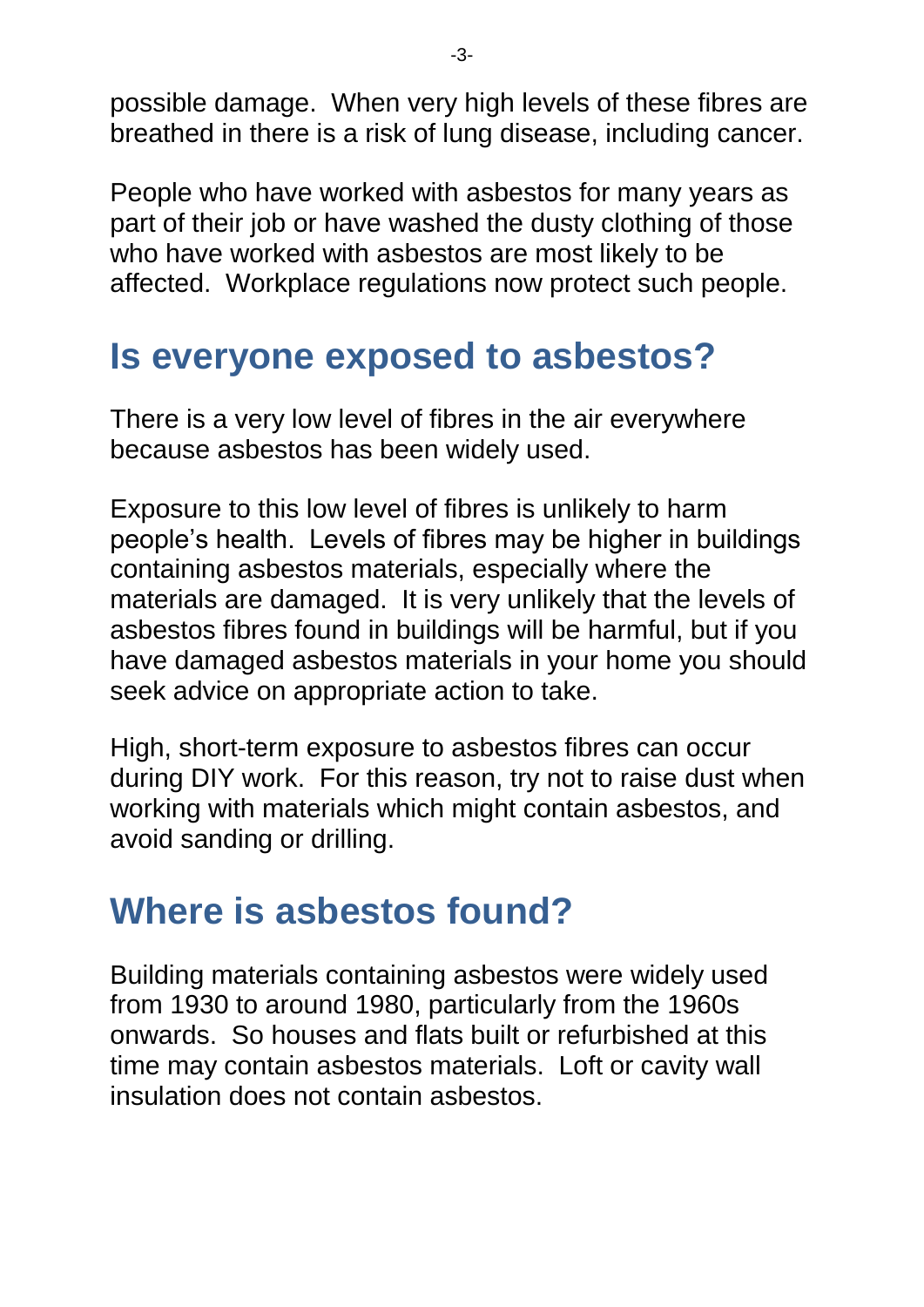The types of asbestos materials that may be found in your home are described below:

#### **Asbestos-cement products**

(Asbestos content mainly 10-15 percent, but sometimes up to 40 percent.)

Asbestos-cement is the most widely used asbestos material. It is found in many types of building as profiled sheets for roofing and wall-cladding, in flats sheets and partition boards for linings to walls and ceilings, in bath panels, soffit boards, fire surrounds, flue pipes, cold water tanks and as roofing tiles and slates. It has been commonly used as roofing and cladding for garages and sheds and also in guttering and drainpipes.

Use has declined since 1976, but asbestos cement is still being used, particularly in roofing and cladding products. Asbestos cement products are unlikely to release high levels of fibres because of the way they are made, unless they are subject to extreme abrasion.

Damage from weathering may also release a small amount of fibres.

#### **Other building materials and products**

Asbestos has been used in a variety of other building materials, for example in decorative coatings such as textured paints and plasters. These are still widely in place but supply and application has been prohibited since 1988. Plastic floor tiles, cushion flooring, roofing felts, tapes, ropes, felts and blankets can also contain asbestos.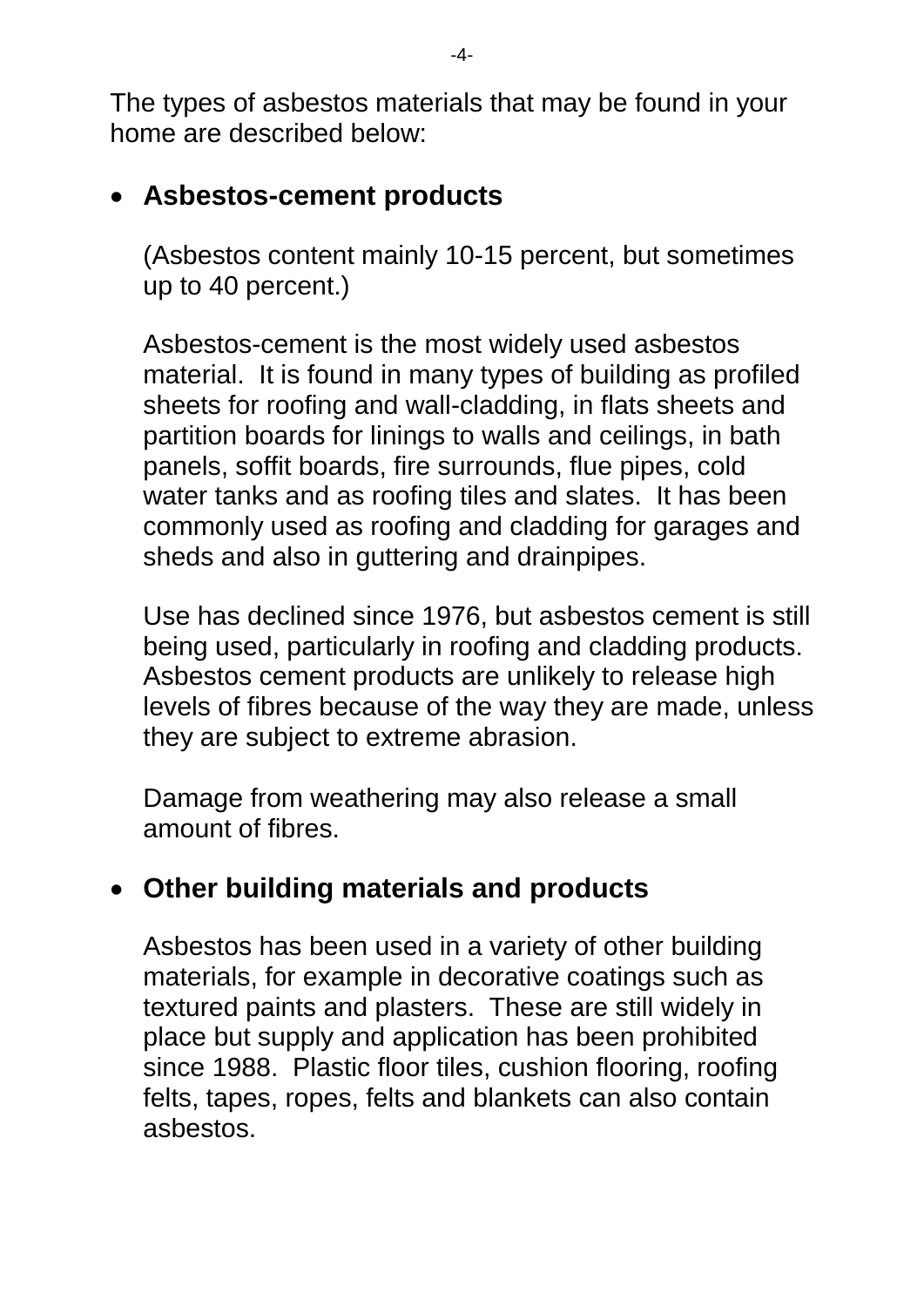### **What should I do if there is asbestos in my home?**

 Asbestos materials in good condition that cannot readily be damaged are often best left where they are because removal can lead to higher levels of fibres in the air for some time. Check the condition of asbestos materials from time to time to make sure they have not become damaged or started to deteriorate.

The Association will also check the condition of the asbestos materials periodically, depending on the type and how it has been used in the property.

 Asbestos materials that are slightly damaged can sometimes be repaired by sealing or enclosing the material – please report any such damage immediately to the Association.

#### **REMEMBER:**

- Avoid disturbing or damaging asbestos materials in good condition.
- If you have damaged or deteriorating asbestos materials in your home, then inform the Association.

# **Take care when doing DIY!**

If you have asbestos materials in your home, extra care should be taken when doing DIY.

If you do any DIY with asbestos materials, take the following precautions:

1. Keep other people away from the area of work.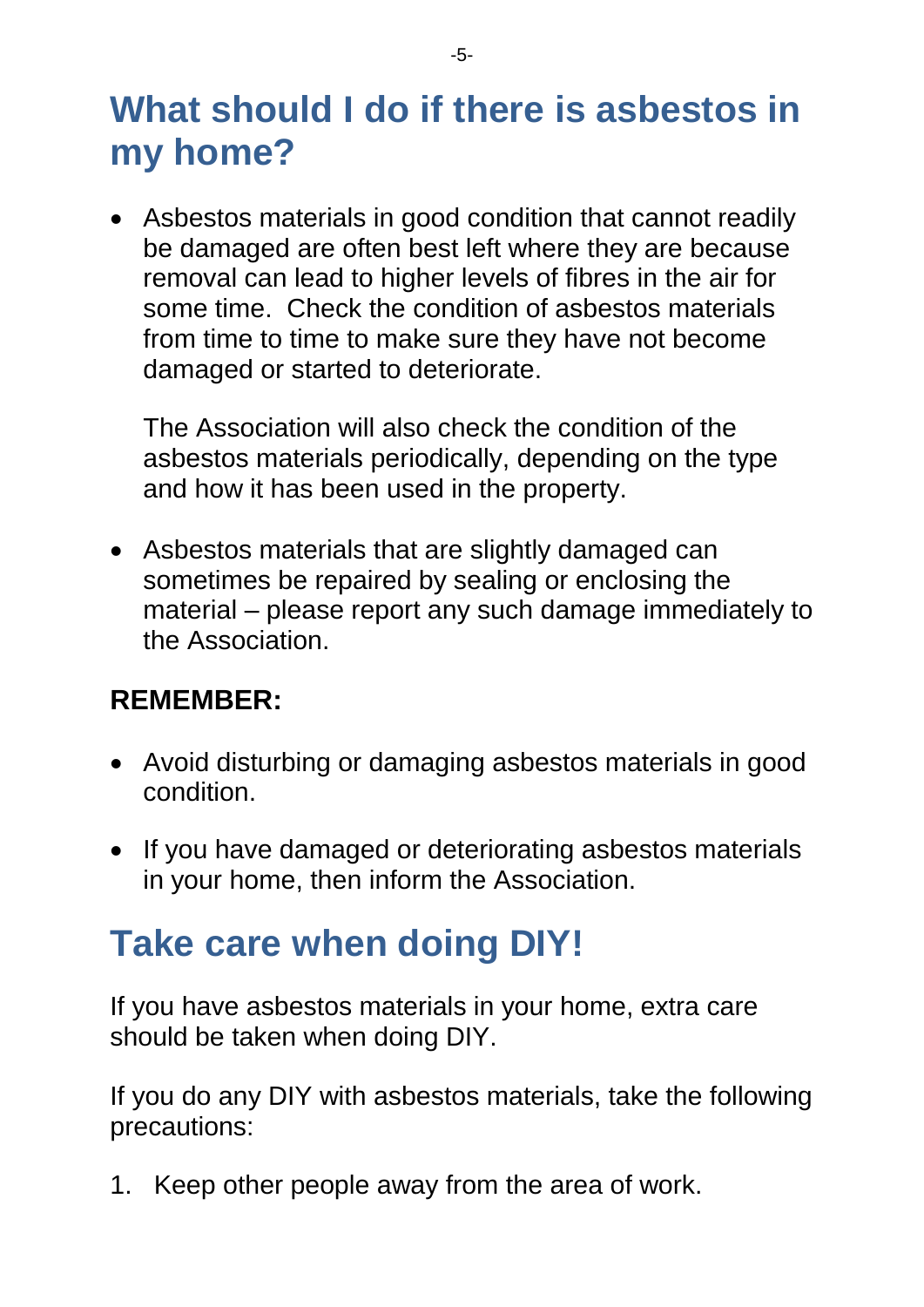- 2. Wear protective clothing (eg overalls), preferably disposable, and avoid breathing in asbestos dust (a disposable dust mask 'CE' marked to EN 149 with FFP2 particulate filters is recommended).
- 3. Keep asbestos materials wet to avoid producing dust.
- 4. Do not drill, cut or disturb asbestos unless absolutely necessary. Do not scrape or sand asbestos materials before painting and decorating. Some types of asbestos materials are very soft and can release large numbers of fibres if rubbed or scraped.
- 5. Use hand tools rather than power tools.
- 6. Do not use a domestic vacuum cleaner to clear up the dust. Hire and industrial vacuum cleaner that conforms to BS 5415 (Type H).
- 7. When you have finished work, clean up and then take off the overalls carefully to avoid raising any dust which may have collected in the fabric.

In the case of disposable overalls, double-bag them, clearly marked 'ASBESTOS' on the bag and dispose of them as asbestos waste. Wash non-disposable overalls straight away, separately from other clothing, in a washing machine.

# **Remember!**

- **Avoid creating asbestos dust.**
- **Avoid breathing asbestos dust.**
- **Asbestos material in good condition should be left alone.**